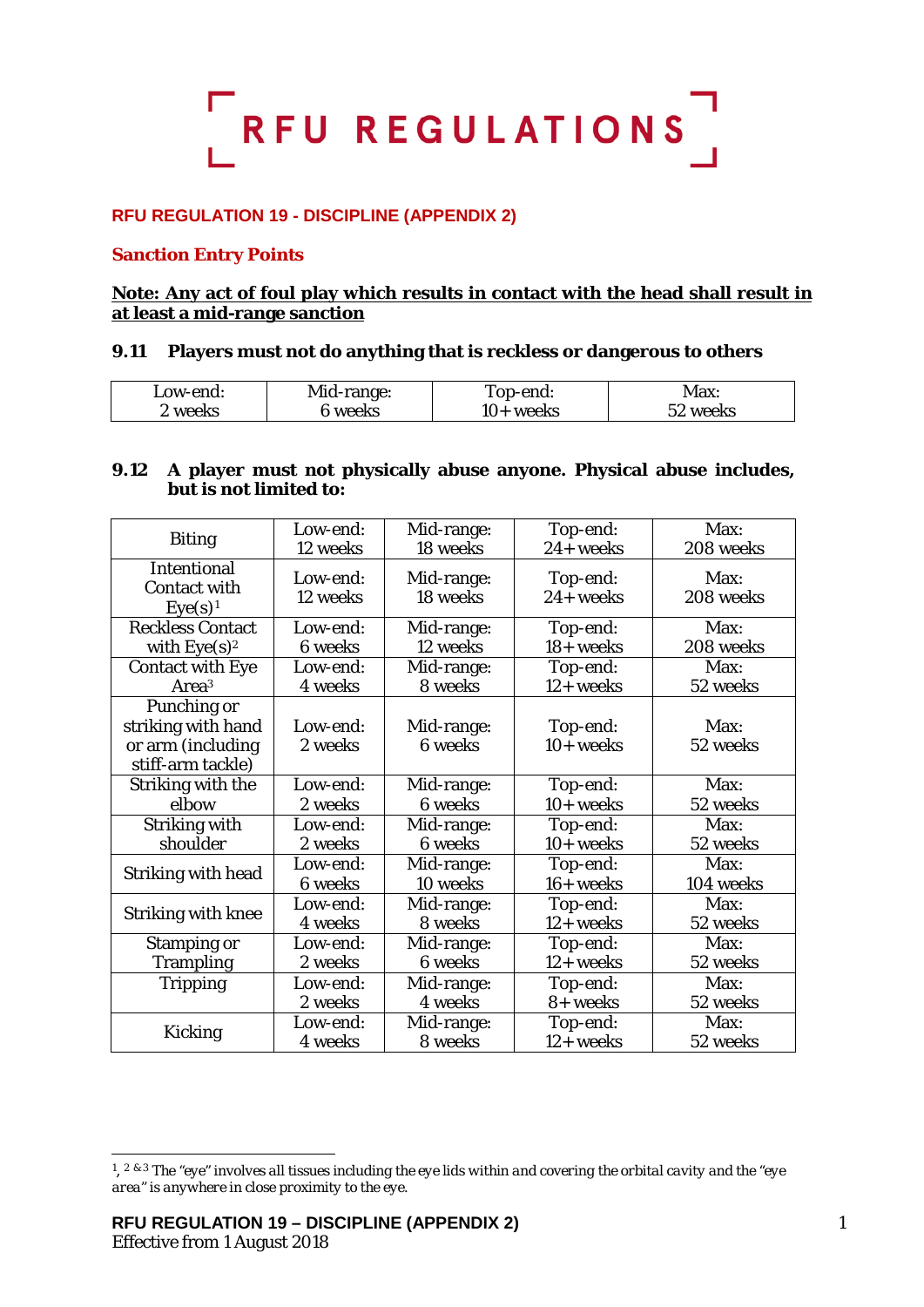#### **9.12 A player must not verbally abuse anyone. Verbal abuse includes, but is not limited to, abuse based on: religion, colour, national or ethnic origin, sexual orientation.**

| Low-end: | Mid-range: | Top-end:  | Max:     |
|----------|------------|-----------|----------|
| 6 weeks  | 12 weeks   | 18+ weeks | 52 weeks |

**9.13 A player must not tackle an opponent early, late or dangerously. Dangerous tackling includes, but is not limited to, tackling or attempting to tackle an opponent above the line of the shoulders even if the tackle starts below the line of the shoulders.**

| Low-end:     | Mid-range: | Top-end:  | Max:                 |
|--------------|------------|-----------|----------------------|
| ! weeks<br>∼ | 6 weeks    | 10+ weeks | <sup>- 2</sup> weeks |

#### **9.14 A player must not tackle an opponent who is not in possession of the ball.**

| Low-end:   | Mid-range: | Top-end:    | Max:     |
|------------|------------|-------------|----------|
| '' weeks ∶ | ™weeks     | $10+$ weeks | 52 weeks |

## **9.15 Except in a scrum, ruck or maul, a player who is not in possession of the ball must not hold, push, charge or obstruct an opponent not in possession of the ball.**

| Low-end: | Mid-range: | <b>Top-end:</b> | Max:     |
|----------|------------|-----------------|----------|
| '' weeks | 4 weeks    | 6+ weeks        | 52 weeks |

# **9.16 A player must not charge or knock down an opponent carrying the ball without attempting to grasp that player.**

| Low-end: | Mid-range: | Top-end:  | <b>Max:</b> |
|----------|------------|-----------|-------------|
| weeks    | 5 weeks    | 10+ weeks | 52 weeks    |

**9.17 A player must not tackle, charge, pull, push or grasp an opponent whose feet are off the ground.**

| Low-end: | Mid-range: | Top-end:                   | Max <sup>.</sup> |
|----------|------------|----------------------------|------------------|
| weeks    | weeks      | weeks<br>$\sim$ $+$ $\sim$ | weeks            |

# **9.18 A player must not lift an opponent off the ground and drop or drive that player so that their head and/or upper body make contact with the ground.**

| Low-end: | Mid-range: | Top-end:  | Max:     |
|----------|------------|-----------|----------|
| 6 weeks  | lO weeks   | l4+ weeks | 52 weeks |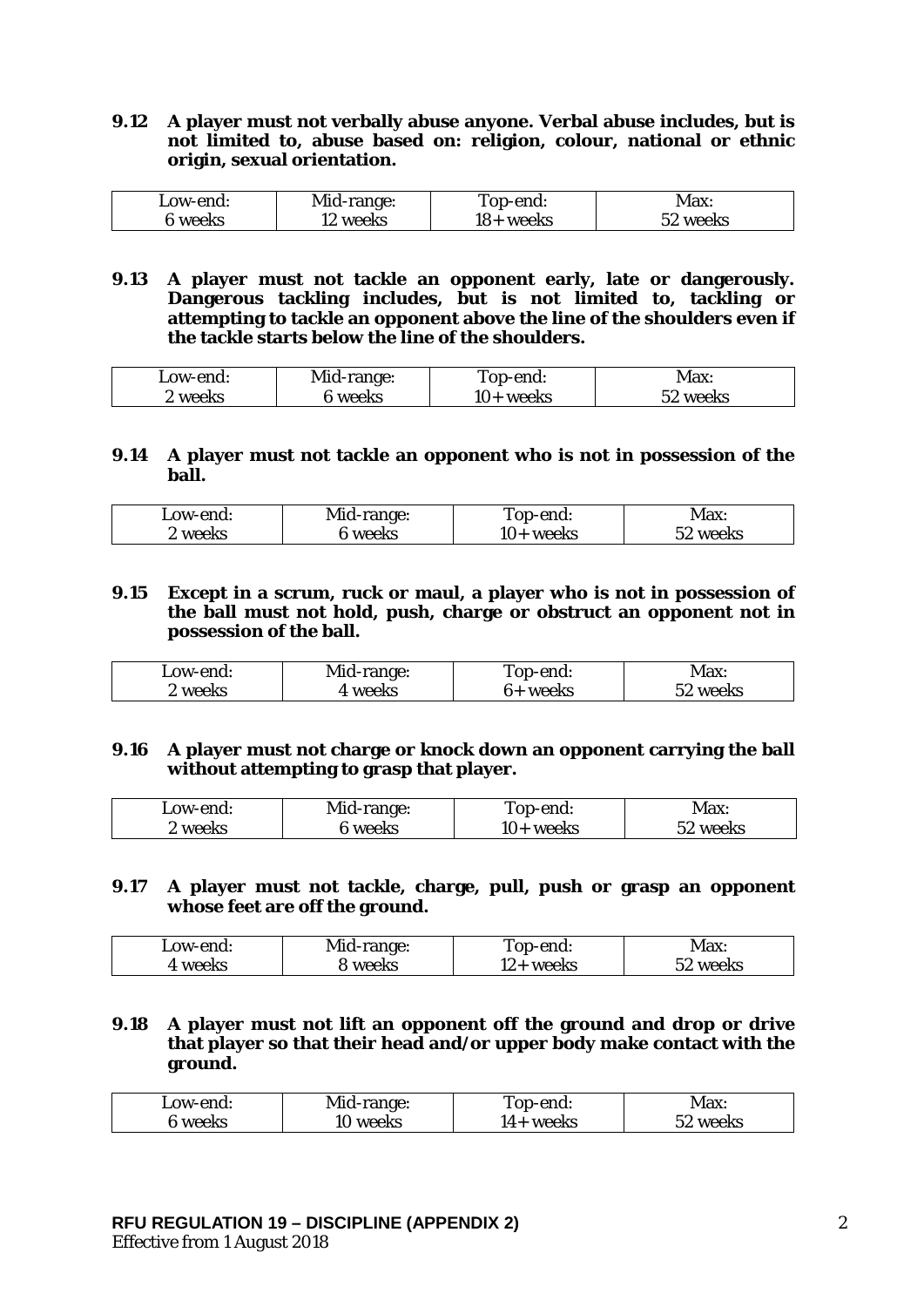#### **9.19 Dangerous play in a scrum.**

- **a. The front row of a scrum must not form at a distance from its opponents and rush against them.**
- **b. A front-row player must not pull an opponent.**
- **c. A front-row player must not intentionally lift an opponent off their feet or force the opponent upwards out of the scrum.**
- **d. A front-row player must not intentionally collapse a scrum.**

| Low-end: | Mid-range: | Top-end: | Max:          |
|----------|------------|----------|---------------|
| weeks    | weeks      | 8+ weeks | weeks<br>` عد |

## **9.20 Dangerous play in a ruck or maul.**

**a. A player must not charge into a ruck or maul. Charging includes any contact made without binding onto another player in the ruck or maul.** 

| Low-end: | Mid-range: | rop-end:  | Max:     |
|----------|------------|-----------|----------|
| 2 weeks  | 6 weeks    | 10+ weeks | 52 weeks |

**b. A player must not make contact with an opponent above the line of the shoulders.**

#### **c. A player must not intentionally collapse a ruck or a maul.**

| Low-end: | Mid-range: | Top-end: | Max:     |
|----------|------------|----------|----------|
| 2 weeks  | . weeks    | 8+ weeks | 52 weeks |

## **9.25 A player must not intentionally charge or obstruct an opponent who has just kicked the ball.**

| Low-end: | Mid-range: | Top-end:  | <b>Max:</b> |
|----------|------------|-----------|-------------|
| ' weeks  | ö weeks    | 10+ weeks | 52 weeks    |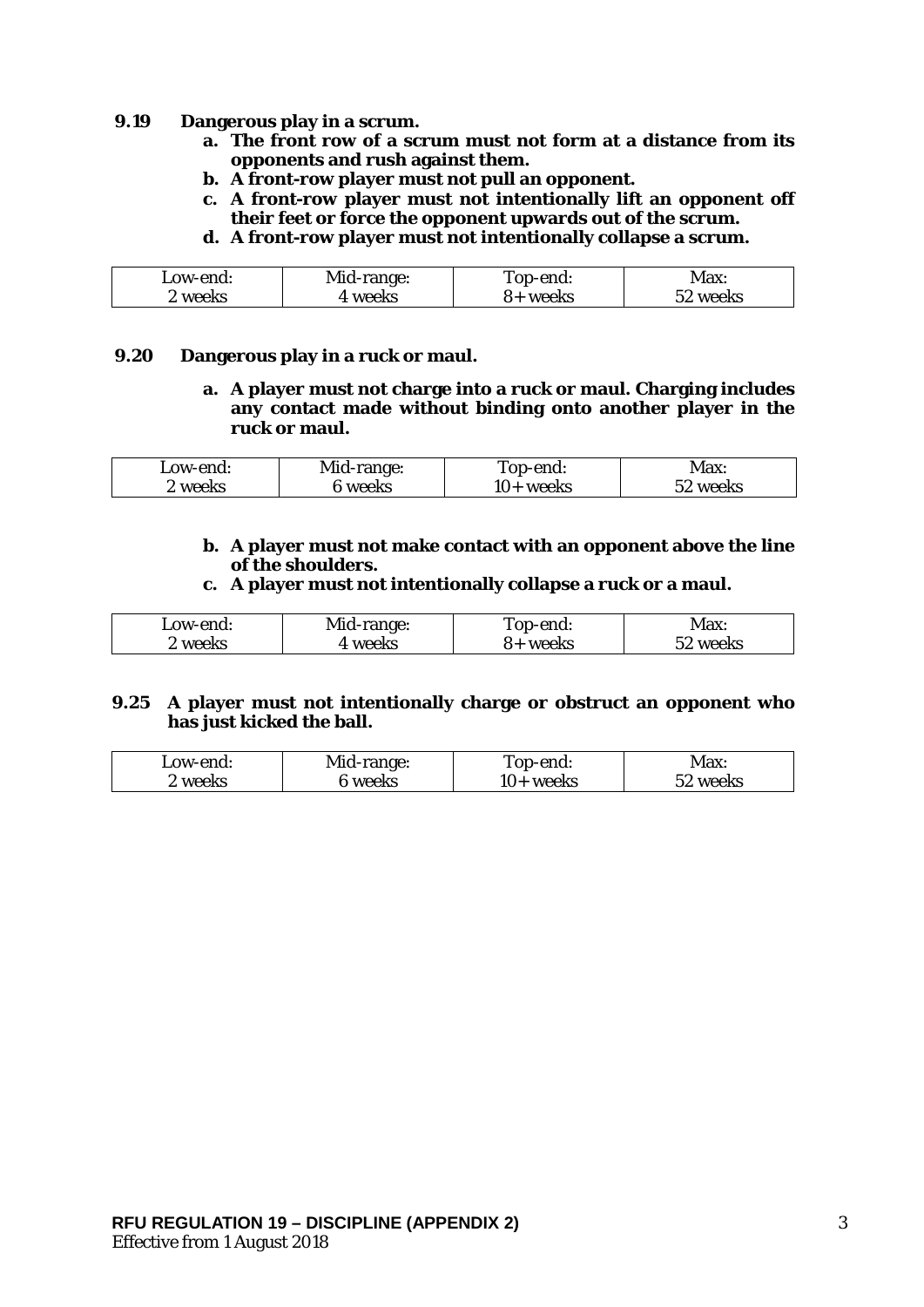# **9.27 A player must not do anything that is against the spirit of good sportsmanship including but not limited to:**

|                             | Low-end:                                                | Mid-range: | Top-end:     | Max:      |
|-----------------------------|---------------------------------------------------------|------------|--------------|-----------|
| Hair pulling or grabbing    | 2 weeks                                                 | 4 weeks    | $6+$ weeks   | 52 weeks  |
|                             | Low-end:                                                | Mid-range: | Top-end:     | Max:      |
| Spitting at anyone          | 4 weeks                                                 | 8 weeks    | $12+$ weeks  | 52 weeks  |
| Grabbing, twisting or       |                                                         |            |              |           |
| squeezing the genitals      | Low-end:                                                | Mid-range: | Top-end:     | Max:      |
| (and/or breasts in the case | 12 weeks                                                | 18 weeks   | $24 +$ weeks | 208 weeks |
| of female players)          |                                                         |            |              |           |
| <b>Other</b>                | Low-end:                                                | Mid-range: | Top-end:     | Max:      |
|                             | 4 weeks                                                 | 8 weeks    | $12+$ weeks  | 52 weeks  |
| 2 Yellow cards in a match   | Please refer to the sanction table in Appendix 1 to RFU |            |              |           |
|                             | <b>Regulation 19</b>                                    |            |              |           |

## **9.28 A player must not disrespect the authority of a Match Official**

| Low-end: | Mid-range: | Top-end: | Max:     |
|----------|------------|----------|----------|
| 2 weeks  | weeks      | 6+ weeks | 52 weeks |

**9.28 A player must not verbally abuse a Match Official. Verbal abuse includes, but is not limited to, abuse based on: religion, colour, national or ethnic origin, sexual orientation.** 

| Low-end: | Mid-range: | Top-end:  | Max:     |
|----------|------------|-----------|----------|
| 6 weeks  | weeks      | 18+ weeks | 52 weeks |

#### **9.28 A player must not make physical contact with Match Officials.**

| Low-end: | Mid-range: | Top-end:  | Max:     |
|----------|------------|-----------|----------|
| 5 weeks  | 12 weeks   | 18+ weeks | 52 weeks |

## **9.28 A player must not use threatening actions or words towards Match Officials.**

| Low-end: | Mid-range: | Top-end:    | <b>Max:</b> |
|----------|------------|-------------|-------------|
| 12 weeks | 24 weeks   | $48+$ weeks | 260 weeks   |

#### **9.28 A player must not physically abuse Match Officials.**

| Low-end: | Mid-range: | Top-end:     | Max: |
|----------|------------|--------------|------|
| 24 weeks | 48 weeks   | 96+<br>weeks | Life |

In respect of offences not referred to in Appendix 1 above, appropriate sanctions may be imposed at the discretion of the relevant Judicial Officer, Disciplinary Committee, Appeal Officer and/or Appeal Committee (as the case may be).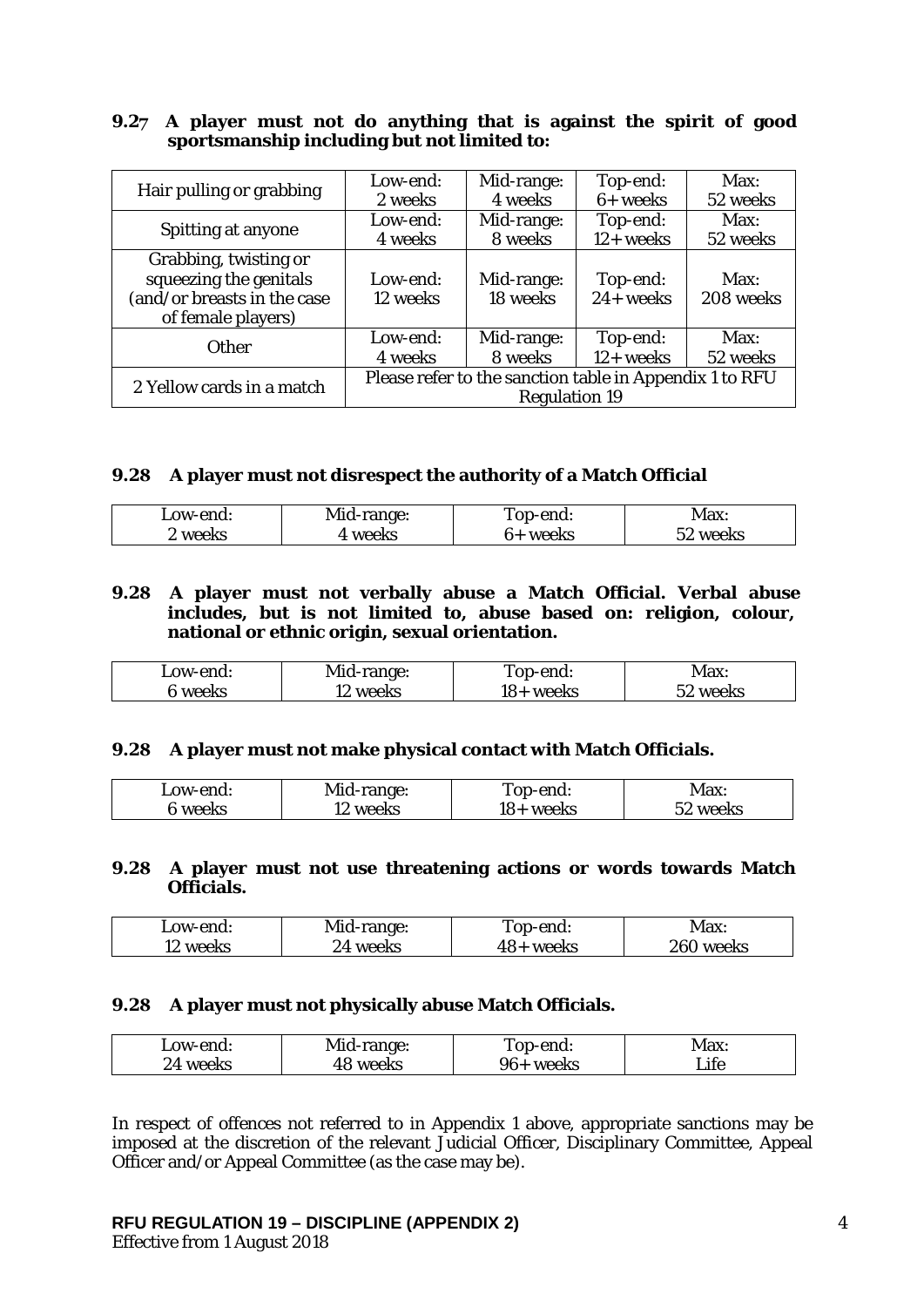Notwithstanding the Sanctions in Appendix 1 and/or the provisions of Regulation 19 in cases where the player's actions constitute mid-range or top end offending for any type of offence which had the potential to result and, in fact, did result in serious/gross consequences to the health of the victim, the Judicial Officers and/or Disciplinary Committees may impose any period of suspension including a suspension for life.

# **Bad Disciplinary Record**

When dealing with a Club under the bad disciplinary record provisions a Disciplinary Panel may impose any appropriate sanction, including (but not limited to) a reprimand, a financial penalty or deduction of league points or relegation, exclusion or disqualification from any competition, or a combination of the above. Sanctions may also be suspended if considered appropriate.

# **Under Age Players who train/play in Adult Rugby**

This recommended sanctions table relates to an entry point for a first breach of RFU Regulation 15. The sanction may be increased to reflect aggravating features or reduced to reflect mitigating factors (see below). A second breach is likely to incur asignificantly higher sanction.

| Classification<br>of Breach | Description of<br>Classification                                                                                                                                                                      | <b>Entry Point for Sanction</b>                                                                                                                                                                                                                 |
|-----------------------------|-------------------------------------------------------------------------------------------------------------------------------------------------------------------------------------------------------|-------------------------------------------------------------------------------------------------------------------------------------------------------------------------------------------------------------------------------------------------|
| Low level breach            | A player under the age of<br>18 trains with adults<br>without required<br>permission. No injury                                                                                                       | Suspension of coach/person<br>responsible for training for<br>4 weeks; and<br>Club reprimanded                                                                                                                                                  |
| Mid-level breach            | A player under the age of<br>18 plays with adults<br>without required<br>permission. No injury<br>A player under the age of<br>18 trains with adults<br>without required<br>permission. Injury occurs | Suspension of coach/person<br>responsible for team selection for<br>3 months; and<br>Team suspended from playing<br>for 4 weeks; and Points<br>deducted from club 1st XV<br>equating to 2 wins (possibly<br>suspended); and<br>Club reprimanded |
| High level<br>breach        | A player under the age of<br>18 plays with adults<br>without required<br>permission.<br>Injury occurs or no injury<br>but player plays in the<br>front row                                            | Suspension of coach/person<br>responsible for team selection for<br>6 months; and<br>Team suspended from playing<br>for 3 months; and<br>Points deducted from club<br>1st XV equating to 4 wins; and<br>Club reprimanded                        |